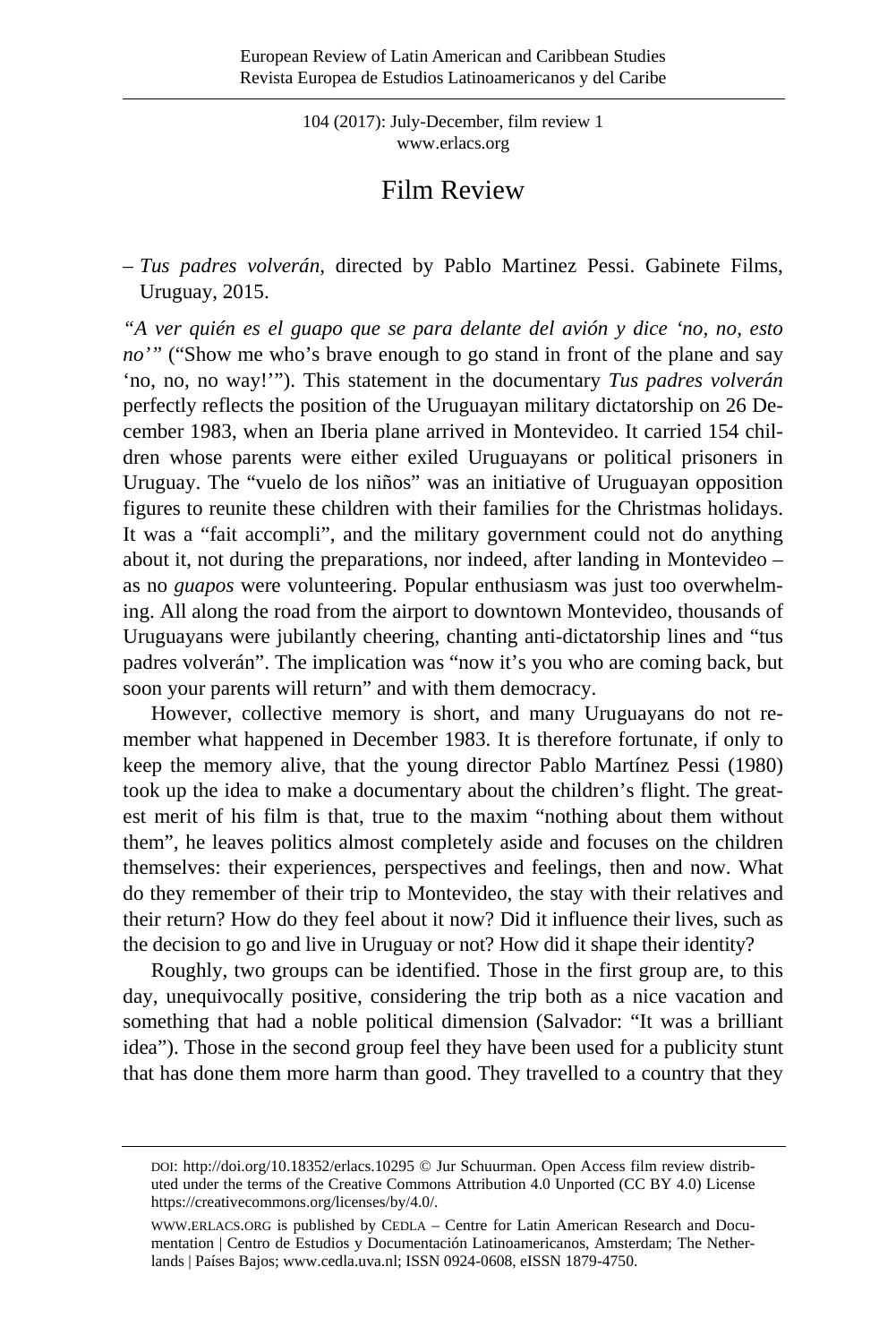did not know, met grandparents and other unknown relatives, got somehow attached to them, and then had to leave again. "We were hostages of a political project. A seven-year-old child cannot understand, and as a result, something breaks inside", says Cecilia Rodríguez, whose bittersweet dialogue with her mother is a powerful moment in the film. And she's not the only one who struggles, to this day, with the consequences of their trip. A particularly moving testimony is that of Guzmán Tierno. Seeing him talking and remembering is heart-wrenching, though he now lives happily in Florence with his Italian wife and children.

Martínez Pessi got the idea for *Tus padres volverán* in 2010 when he saw a TV programme featuring some images of the children's arrival in Montevideo. He wondered what could have gone through their minds after travelling twelve hours to an unknown country where they were received by virtual strangers. He started to track the children down, and ended up choosing five men and one woman whom in his view best represented the diversity in the whole group. Their testimonies make up the main body of the film, alternating with statements of some of their parents and archival footage of the children's arrival in Montevideo and their departure a few weeks later. In the last minutes, the famous poem *Pero vengo* by famous Uruguayan writer (and exile) Mario Benedetti is recited in voice-over.

The film's reception in Uruguay and elsewhere was excellent (it won several prizes at international film festivals), although some critics said that the structure of *Tus padres volverán* was too "loose". The question is whether that is very important considering the film is deeply moving from beginning to end. The personal stories are very touching: not only those of the "children", but also the interviews with some of the parents. Those of Marcos Medina still live in Europe and feel stuck: first they could not return to Uruguay because of politics, and now that it is safe, they do not want to be far away from their grown-up children who made their lives in Belgium. "Exile brings you to a place that is not yours", says Marcos' father, crying. As the Argentinian poet Juan Gelman (winner of the Cervantes Prize in 2007) wrote, exile is like living "bajo la lluvia ajena", under a rain that is not your own.<sup>1</sup>

This points to a more important criticism about the way the film is presented and promoted. Contrary to its tagline, "The flight that defined the identity of 154 children", *Tus padres volverán* is not just about that. It is about exile and what it did to the children and their parents, how it uprooted their lives in ways that are hard to repair. This does not make the documentary any less powerful, but there is a mismatch between presentation and content at work here.

Out of six, Salvador is the only one who has now made his home in Uruguay. For different reasons, the others could not or would not return. But whatever their choice, they contributed to a great documentary. For anyone interested